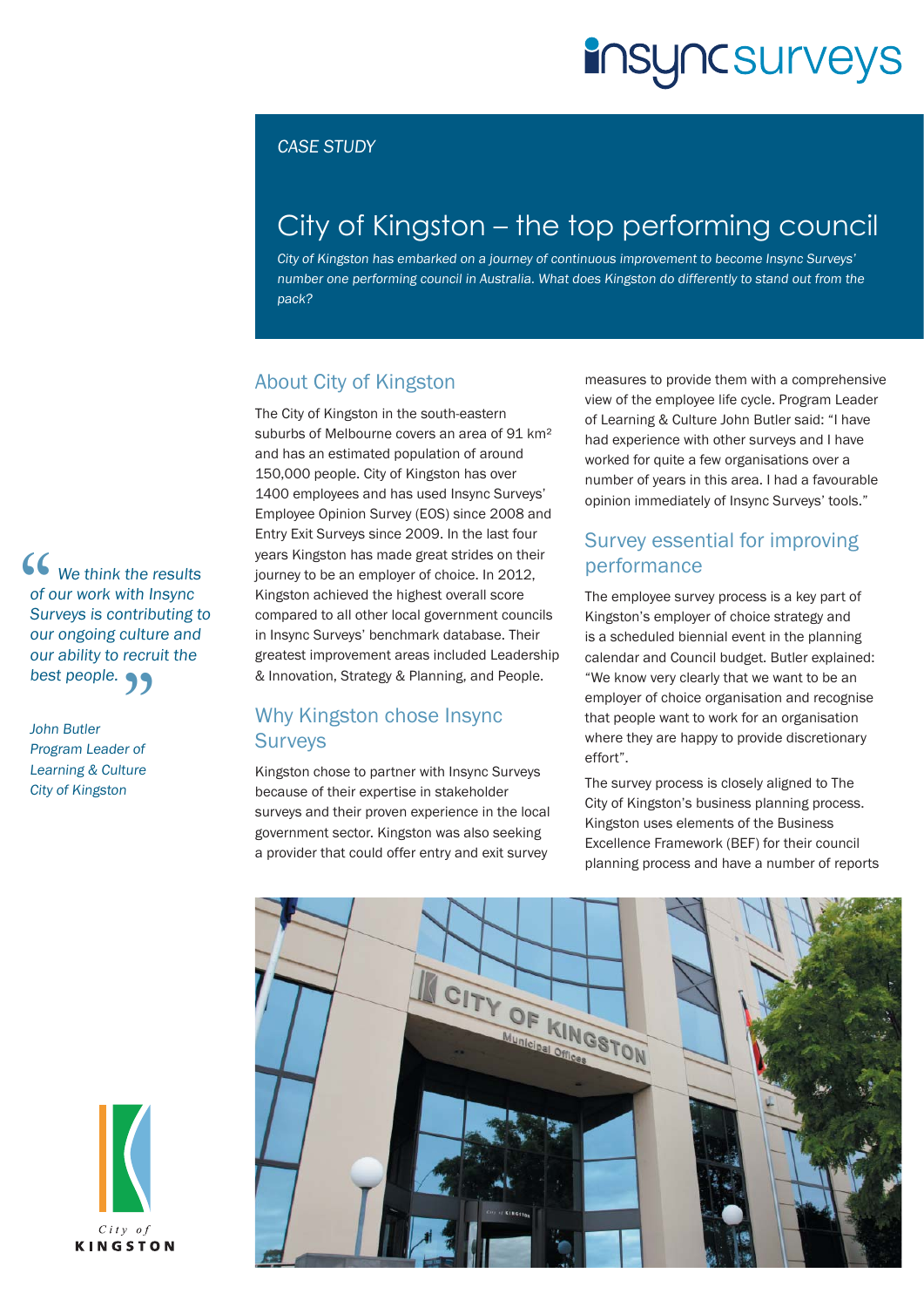

Belinda Ayres Manager People & Culture City of Kingston





## **insyncsurveys**



structured around the BEF. Insync Surveys' Employee Opinion Survey complements this structure by measuring employee satisfaction against seven best practice categories:

- 1. Leadership and innovation
- 2. Strategy and planning processes
- 3. Data, information and knowledge
- 4. People
- 5. Customer and market focus
- 6. Processes, products and services
- 7. Business results

The bi-variate methodology measures both importance to the employee and performance of the organisation. Belinda Ayres, Manager People & Culture said: "The survey is definitely complementary to the framework; the indicators and the categories of questions within the survey help us to not only understand our service delivery but also employees' perceptions of importance and performance on these key indicators."

Having completed the Employee Opinion Survey over three survey cycles City of Kingston has accrued ample data to analyse trends that in turn inform their business planning. There are specific indicators built in to the business planning and reporting framework that address specific opportunities for improvement, customised for each local work area. Each Manager receives

a report that compares their department's scores to the scores of the whole organisation, highlighting issues that may be specific to just one work group. Managers and General Managers can then work on these issues with their teams and report back on their progress towards achieving these improvements.

#### From the outset

It was very important for the executive team to have a stake in the survey process. This executive level buy-in is necessary for effective employee engagement and reflects best practice. High performing organisations take the time to continually monitor organisational performance and areas of concern from their staff.

> The survey has provided insights into what attracts and retains staff in local government. These results have helped the City of Kingston understand their employer brand and reputation, and identify areas to increase the retention of top talent. Kingston realised they needed to invest in development opportunities and not focus solely on linear progression in order to market to a wider range of potential employees. By addressing this issue, they aimed to reduce overall turnover rates. The number of people with less than two years' service who subsequently stay on has increased, heralding another successful improvement initiative reflected by the survey results.

Furthermore, Kingston had a clear vision of how they were going to embed a culture of embracing employee engagement at all organisational levels. One initiative was to appoint survey champions from within the business. These champions were selected by Managers and spanned all areas and locations. The managers based their choices on who would best represent the organisation's interests, help with communication and encourage and motivate staff to complete the survey. Butler explained: "We didn't want them to be senior; we just wanted staff members who would

> see the value of the survey and commend the process to their colleagues." Visibility of the process was encouraged through the use of response rate scoreboards for each area and countdowns to the survey close date.

#### Turning insights into action

Over the last 6 years of conducting a biennial Employee Opinion Survey, Kingston has improved by four to six percentage points in each of the seven categories, taking them to the top of Insync Surveys' local government benchmark database in 2012.

Regular surveys have allowed Kingston to monitor staff reactions to any improvement efforts and to highlight changing areas of concern. For example, Kingston has learned that ensuring a healthy and safe workplace is an important area for employees. Butler said: "That was pleasing, the survey confirmed to us that health and safety is as important to employees as it is to the organisation." Kingston developed a strategic plan: "Take Care, Take Control" and survey results suggest that performance on this metric has improved. Ayres said: "We already scored highly in terms of the importance and performance of safety but we managed to improve on both according to employee feedback."

It was also clear that there were other areas for improvement and investment. Ayres said: "We know that for us the most important areas for employees relate to workplace safety, work life balance and overall job satisfaction." Importantly, the survey revealed that some of these issues had to be dealt with at a team level. This insight allowed Kingston to encourage departments to consider their individual results and develop their own action plans to address the gaps.

Kingston has also responded to feedback on the importance of work life balance and job flexibility and in the 2009 enterprise agreement, introduced a 19 day four week cycle. Staff who work an additional two hours per week are entitled to a day off during that four week cycle. Kingston has also introduced a "purchase leave" initiative which allows people to purchase

additional weeks of annual leave. Kingston has also introduced many job share and part time work arrangements so there is access to multiple work modes, encouraging a positive work life balance.

Another area of focus for improving retention and organisational performance was to create better career growth opportunities for employees. The survey insights helped the People and Culture team to integrate career growth opportunities into the Council's annual and four year plans. This took various forms, including conducting regular team meetings to track performance, providing staff with opportunities to act in higher positions and sending a number of staff on internal and external training and development programmes.

### Integrating actions into wider business planning

Integrating the dissemination of results and subsequent action planning into the existing business processes is another key determinant of success. Kingston's executive team gave clear directions to Managers and held them accountable for improvement initiatives based on the survey results. Managers went through a detailed understanding and planning process by looking at the feedback at organisational level and then at departmental level to uncover what it really meant for their team. Rather than viewing the survey as a one-off event, Kingston integrated the results into their business planning cycle and made reporting on initiatives and their success an integral component of Managers' KPIs. Butler said: "I think integrating survey results with business planning was key. If it wasn't integrated, it would be just another set of actions you only Page 2 Page 3